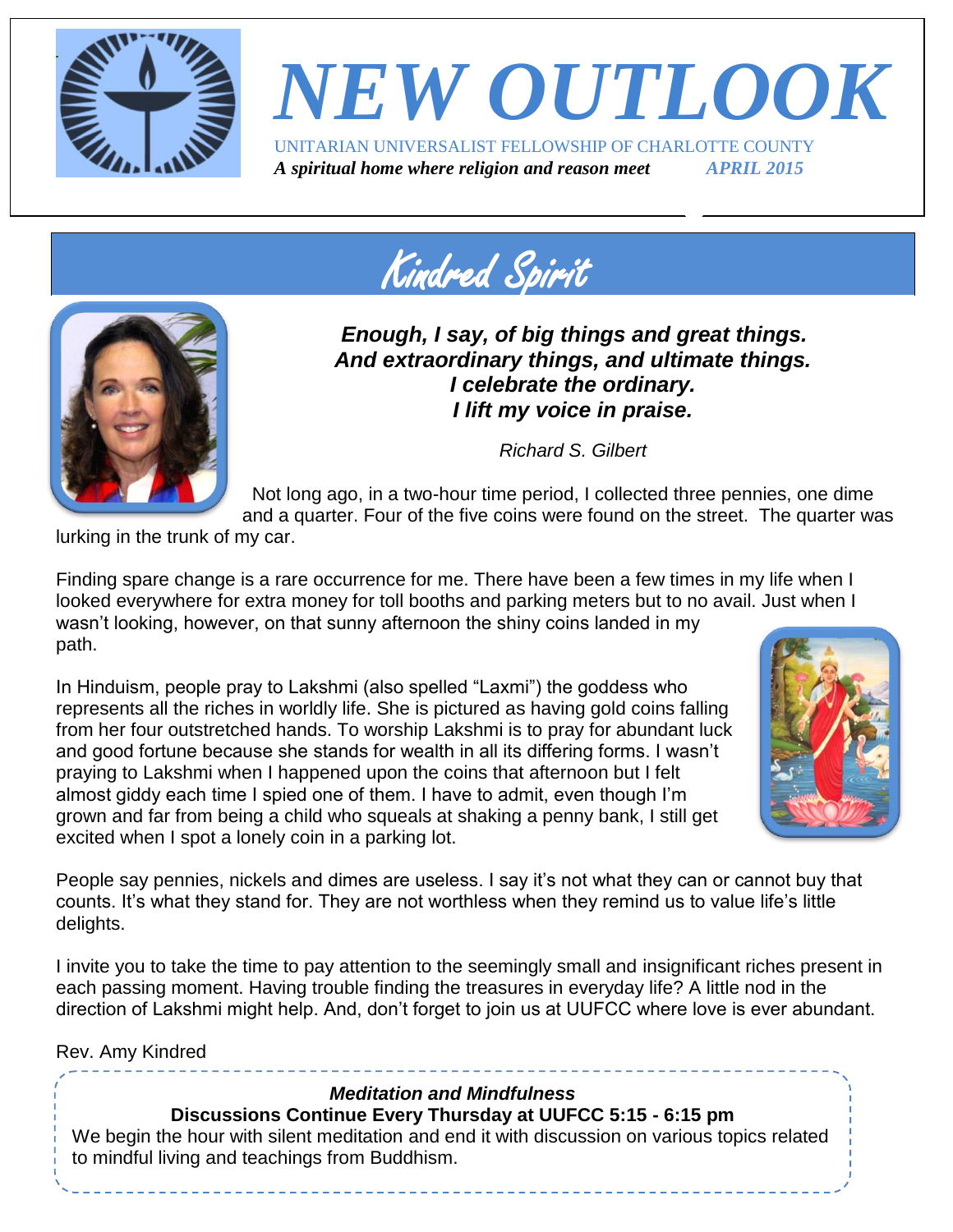# Message from MaryHolly Board President



#### **Our Annual Meeting marks another year of good things happening at UUFCC**. Much business was accomplished! And we continue seek input to build our future!

• It is a new Fiscal Year for the newly approved Operating Budget.

We have an expanded Board with two additional Trustees which I believe will help us better serve the members of the congregation.

The Board will have a retreat with old and new Board members on April 14th to more clearly delineate roles and responsibilities.

 $\bullet$ Particularly during the "high season" months, we are moving from a "family" organized congregation to a "program" organized

congregation(skipping over "pastoral"). This usually requires a bit more structure and organization...and policies and procedures. We will keep you informed as we learn more.

### **UU beyond UUFCC: We are part of something bigger!**

All UU congregations are a part of a much larger denomination: **the Unitarian Universalist Association (UUA).** Currently, there is the **Florida District** which is part of the relatively newly formed **Southern Region**.

Later this month, April 17th-19th, our delegates who attend the **District Assembly in Orlando** will consider an important vote to define the relationships as UU congregations, clusters, elders and the staff at the Southern Region. We will report back! However, all Florida UUs are welcome to attend this District Assembly in Orlando! Check out the website: [www.uuasouthernregion.org](http://www.uuasouthernregion.org/) and the video link in the box below.

In June, delegates from all over the country and beyond will attend the **General Assembly in Portland, Oregon**. It is an amazing experience with thousands of UUs coming together to participate in common experiences: sharing, learning, singing - and, yes, worshiping together. There are plans to **share some of the events and activities, virtually here at UUFCC.** If you are interested, in helping facilitate any of these activities look for details in early June. In the meantime check out the website: [UUA.org/GA](http://uua.org/GA) 2015.

### Learn a bit about what is happening in the UUA and our Southern Region **Video Interview with Rev. Scott Tayler** *Communications Task Force*

Our Southern Region Communications and IT Specialist, Christine Purcell, recently interviewed the Rev. Scott Tayler about regionalization. Scott, our UUA's Director of Congregational Life, has been a partner with our district leaders and staff in the preparations for regionalization. Scott has a clear vision of why we are asking our delegates at our District Assemblies in April to shift governance from the district to the association level (hint: regionalization is not about the governance). **[Watch this video](http://r20.rs6.net/tn.jsp?f=001BuUT1yRD0Cmkmc7s14Jvars1ieLyFDNWTk5g9x9BUJjufxPY_adCEZNEgtTlSl2Oion7TcQUPfuAr0VMaaakpf3mSdc_qIGpc-SCgK6RqNfPVYhhNC5uTTRkNwBaevqNujSWIUDDgz5W2wLJ0KxMvEXWIhup4WKMouOzGvL2QnoKmD5oXhkiUw==&c=ejDx1Vpb9dKL1mPprdOhAzSNN98T9Zz2oymnQSgDGDEKS6h4FBh4zQ==&ch=-Bckf6zQ-pr9XOhGehyzWwRxRPWWDrtsWZjZBZShuhE2JCMCcCBiUg==)** to learn more about the gifts of greater connection which are coming our way!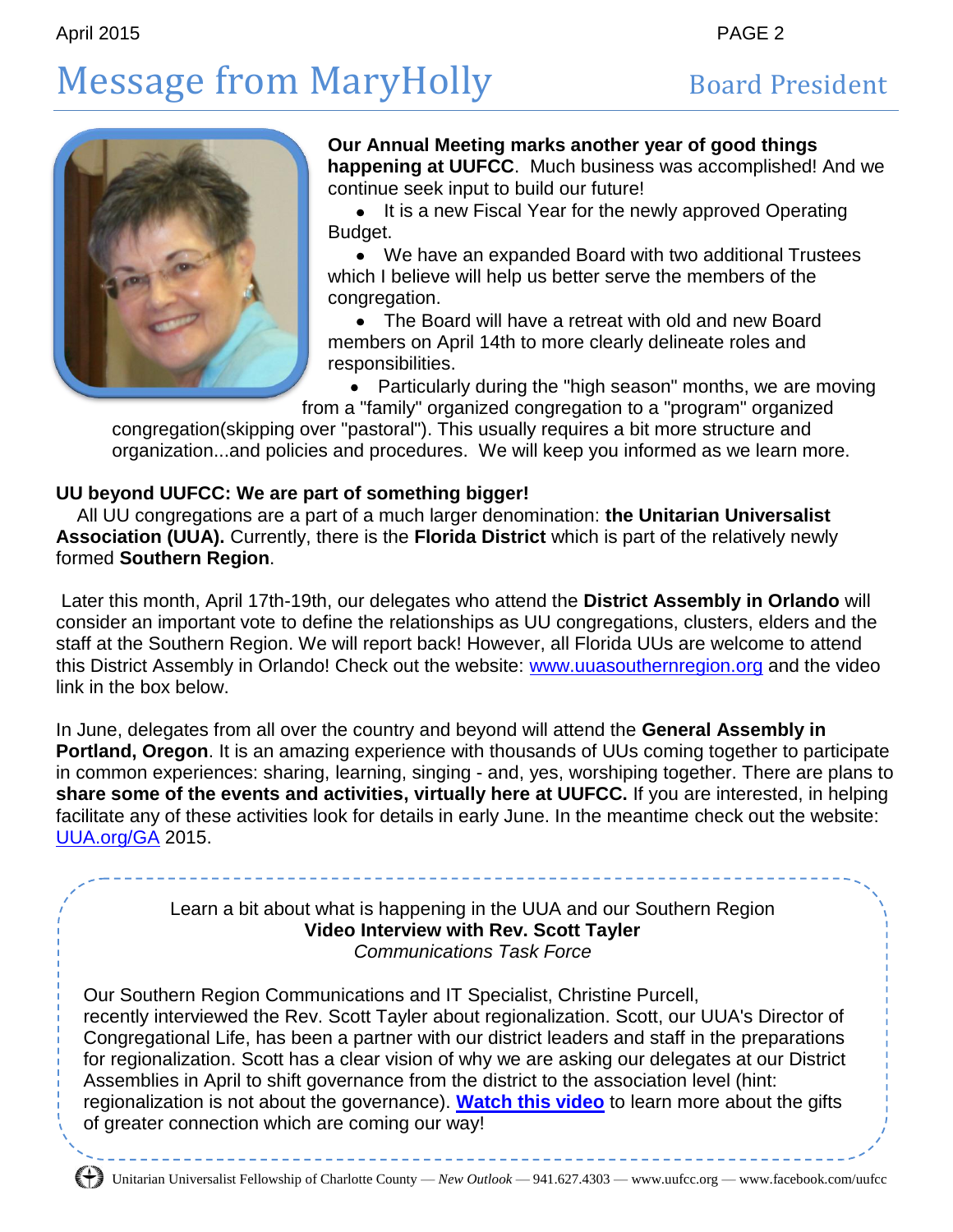April 2015 **PAGE 3** 

### **SUNDAYS**

**9:15 a.m.** Conversation among Friends

**9:30 a.m.** – Choir Practice

**10:30 a.m.** – Worship Service Coffee Hour following Worship Potluck Lunch on first Sunday



### **Theme for April: Great News**



*Sunday, April 5* **Christian Mysticism: Easter** Rev. Amy Kindred

The Easter Holiday presents an opportunity to revisit old parables and to view them in a different way. We'll explore the "rational" approach to a stone that rolls away and then, we'll view the story with a mystically colored lens. Join our tradition of wearing your "Easter bonnet" to brighten up the day!

*On this Sunday, we open the book for new members to sign. Email Diane Allen-Harkins, [dallenharkins@gmail.com,](mailto:dallenharkins@gmail.com) if you want to become a member of our thriving congregation.*

### *Sunday, April 12* **Jewish Mysticism: The Divine Spark** Rev. Amy Kindred

In a dominantly Christian society, Judaism is somewhat overshadowed but its importance is not diminished. The Festival of Freedom (Pesach) or Passover begins this year on April 3 and ends on Saturday, April 11. On this Sunday, we'll explore a mystical story from the Jewish tradition. What is hidden? What is revealed?





*Sunday, April 19* **Radio Hour Sunday** Lay leaders: Rosemary Hagen and Tom Deuley

What is the importance of our web radio presence? How do you find it online? It's a morning of fun talk about our radio program.

### *Sunday, April 26* **Bovines and Bonfires: Beltane and Our Sixth Source** Lay leader: Chris McCoy

Our Sixth Source says that UUs draw from earth-based traditions and honor the planet we call home. Let's explore one of the pagan holidays, Beltane, and how we as UUs of all walks of life and faith honor the teachings of our Sixth Source.

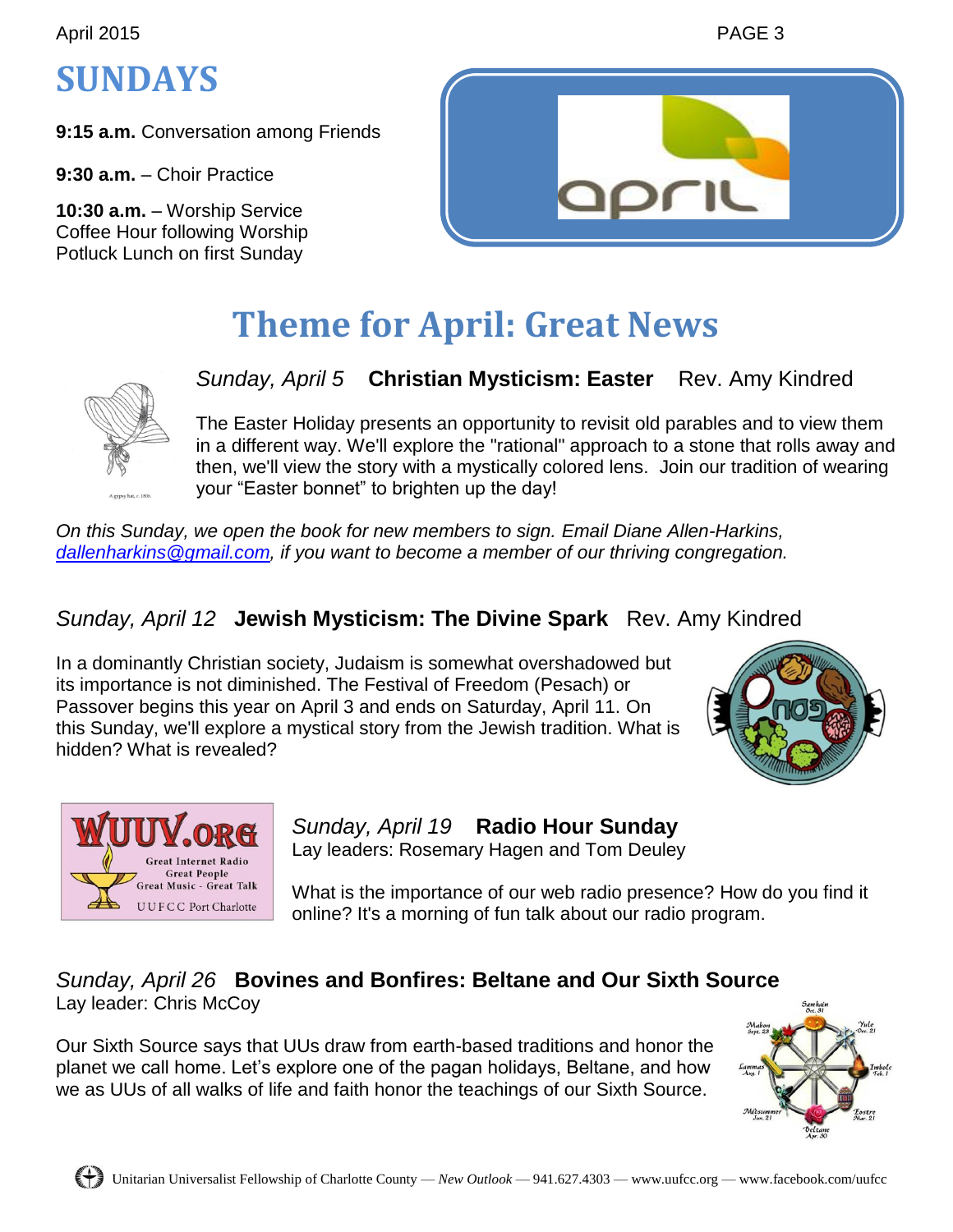## e**ART**h Day Celebration! Saturday, April 18 9 AM – 1 PM, at UUFCC

Join us as we Celebrate eARTh Day with a day of activities that show the relationship between the earth, art, and the environment. UUFCC, Goodwill Industries of SW Florida, Keep Charlotte Beautiful, and Charlotte County Solid Waste Division are sponsoring the event with more than 15 environmental groups displaying their programs or businesses.



An exhibit of winning entries in the Keep Charlotte Beautiful 2015 student calendar competition will

adorn our sanctuary walls. Charlotte County students, K through 12, created artworks showing their vision of an environmentally healthy county. Our own RE kids built natural displays for the glass cases. Don't miss the children's art reception at 11 AM!!

There will be a lot to do:

- Buy local fresh produce from Boca Grande Farmer's Market.  $\bullet$
- Goodwill will provide free, secure document destruction through their Secure Shred program.
- Participate in children's games and activities.
- Enjoy live music.
- Feast on vegetarian goodies.
- Attend a talk on home solar paneling.
- Learn about worm composting, recycling, water conservation, and helping save our bird population.
- Ask master gardeners your pressing gardening questions.
- Join an environmental action group.

**Entry "fee":** Please bring gently used home articles or books for the Goodwill stores and the Keep Charlotte Beautiful Little Free Library.

# VOLUNTEERS!!

**We need your help** for this event that represents the joint efforts of the Art Committee, Climate Action Team, Religious Education, as well as our musicians and technicians. Please volunteer to welcome visitors, direct traffic and show off our beautiful Fellowship. Volunteer sign-up sheets are in the Social Hall.

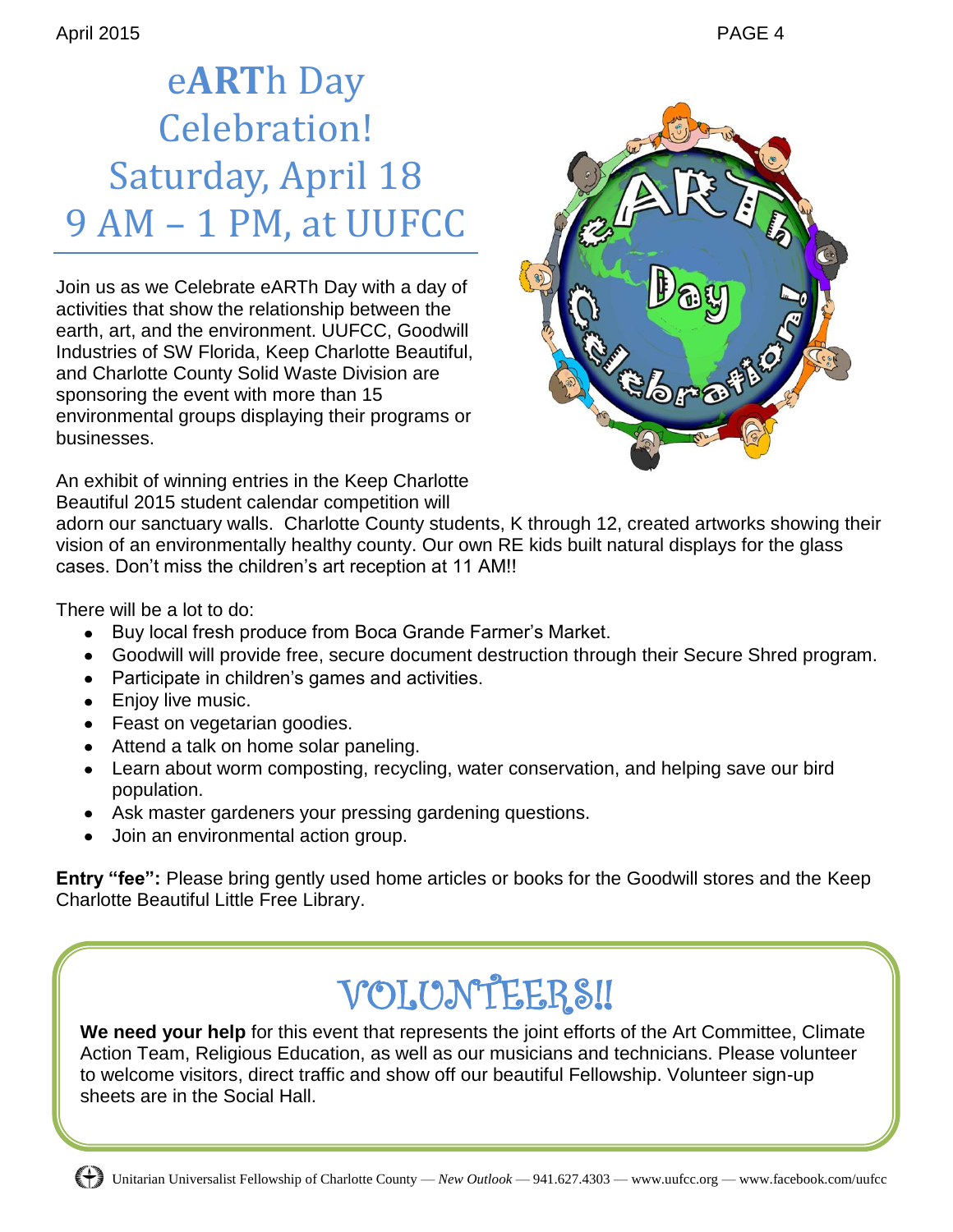## Membership Notes Diane Allen-Harkins [dallenharkins@gmail.com](mailto:dallenharkins@gmail.com)



The Membership Committee is happy to announce that a very successful "New to UU" Welcome Breakfast was held on Saturday March 14. The food was good and plentiful, conversation was lively and informative and we had quite a bit of fun.

Special thanks to everyone who provided food and also to those who pitched in to help with setup and clean-up. Jack Harkins, Bill Howatt, Joanie Mountain, Cheryl Lee, Kay Azar, Christina Joy, Gurio Vincenti, Jennifer Rose, Mary Holly Allison,Jean Casey and more... I sincerely hope I have not missed anyone, but if I have, please accept my apologies and know I truly appreciate your contributions.

Sincere thanks as well to Rev Amy for her spirited leadership and to all the board members who were able to attend, your presence was enjoyed and appreciated.

Welcome breakfast leads up to our open book signing for new members which will take place on Sunday April 5, 2015. If you plan to sign the book on that date to become a member please let Rev Amy or Diane Allen-Harkins know of your intention if you have not already done so. We're looking forward to celebrating you as a new member. Please check the upcoming weekly updates to see the names of those who will have signed.

In gratitude, Diane Allen-Harkins UUFCC Membership Coordinator

#### **CONTACT US - OFFICE HOURS Monday through Thursday 8 am – 2 pm**

1532 Forrest Nelson Blvd, Port Charlotte, FL 33952 941.627.4303 [www.uufcc.org,](http://www.uufcc.org/) www.facebook.com/uufcc

**Rev. Amy Kindred**, minister@uufcc.org 941.916.0957 Minister's hours: Tues. morning and Thurs. afternoon. It's best to call for an appointment. **Chris McCoy**, Office Assistant [office@uufcc.org](mailto:office@uufcc.org) **MaryHolly Allison,** [President@uufcc.org](mailto:President@uufcc.org) **Diane Allen-Harkins**, Membership Coordinator, dallenharkins@gmail.com **Ginger Abraham**, Newsletter Editor, newsletter@uufcc.org Article Deadline: 20th of the month **Myrna Charry**, Communications Chair, mcharry@earthlink.net

#### **CALLING ALL BOOK LOVERS WEDNESDAY APRIL 29TH TO DISCUSS "I, CLAUDIUS"**

We gather on the last Wednesday of each month from 1:30 to 3pm to discuss a book (fiction or non-fiction) chosen by the group. Our book for April is **"I, Claudius" by Robert Graves.** This book is an acclaimed fictionalized "autobiography" of one of the most interesting Roman emperors who ruled between Caligula and Nero. Graves uses his vast knowledge of the Imperial Roman and his writing skill to produce a fascinating narrative of intrigue and power grabs by powerful personalities, male and female.

Contact: Mary Wolff – 629-0669 or [hmwolff9@hotmail.com](mailto:hmwolff9@hotmail.com)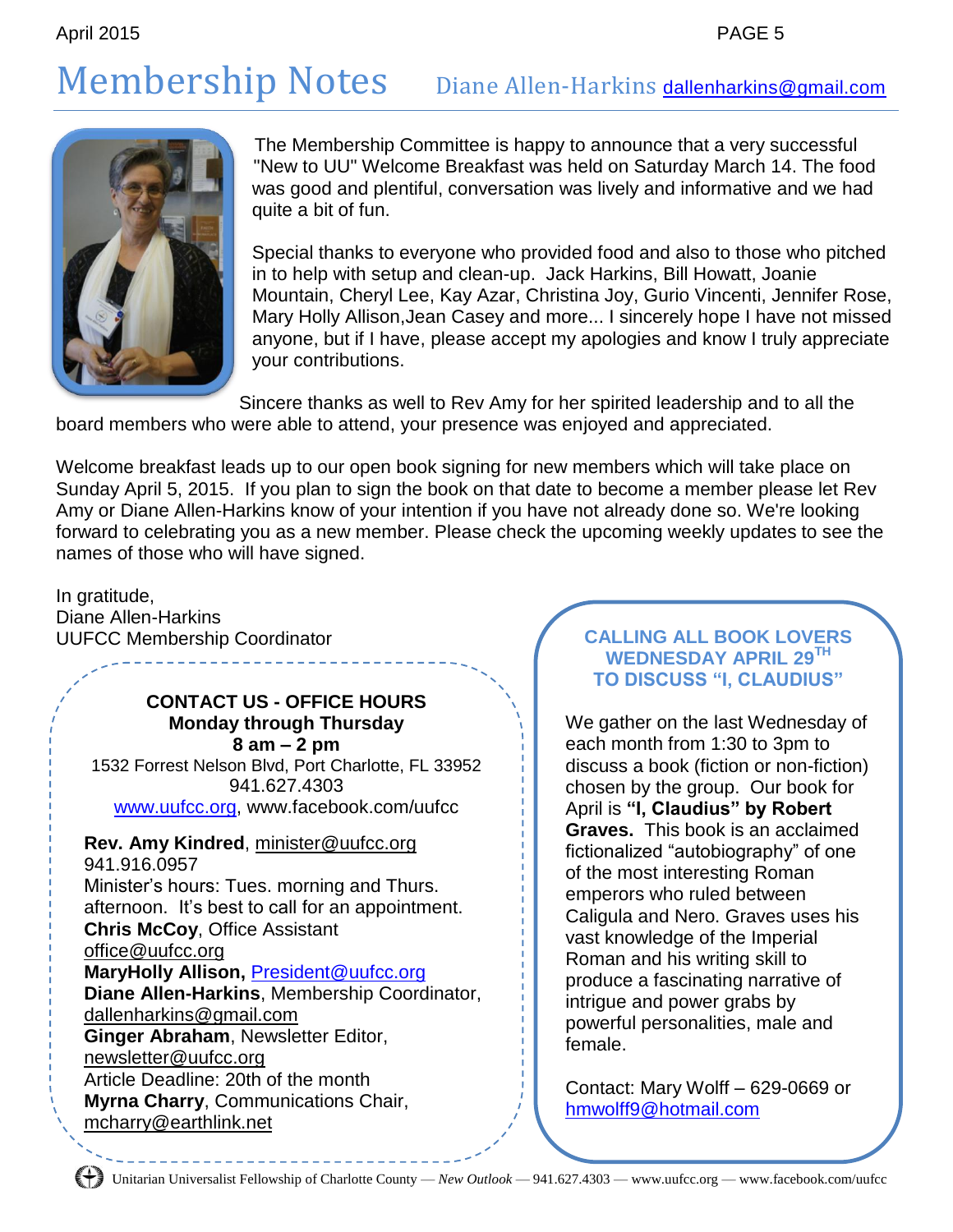#### April 2015 PAGE 6



## Ubuntu Harmony Singing April 4 9:30 - noon

Are you someone who loves to sing? Would you like to find a friendly, welcoming group of people to share your love of music? Have you wanted to sing but felt

like your voice isn't quite good enough to sing in a group? All are welcome to come to Ubuntu singing. We'll sing music from around the world and from many traditions and styles. No experience is necessary. You don't need to have a "good singing voice", just a desire to sing. Ubuntu singing is singing the old way – learning aurally, or "by ear". In primitive cultures no one questions whether they can sing nor do they think about how well they or anyone else sings. For them, it's as natural and necessary as breathing. As a group, we'll do our best to create an environment which feels safe enough for someone who hasn't sung since grade school but interesting enough to tickle the fancy of even the most seasoned singer. The word, "Ubuntu" means "I am who I am because of my friendship with you". Ubuntu is an international network of groups who sing for the joy it brings. Come to UUFCC on April 4 from 9:30 am to noon to experience the joy!

## Climate Action Team Notes

On March 28th, The Climate Action Team sponsored its monthly vegetarian potluck followed by an 18 minute TED talk "Beyond Carnism" with discussion.



The monthly Citizen's Climate Lobby meeting will be held @6:00pm on April 14 at Coty Keller's house. See Jack Harkins or Gudrun Mathaus for directions.

The Cat team will be sponsoring a veggie finger foods booth at UUFCC's eARTh Day Fair on Saturday, April 18 from 9:00am to 1:00pm. We are looking for volunteers able to prepare and help sell these wholesome goodies. Please contact Jack Harkins if you are interested.

We will hold our monthly CAT meeting on April 24 to discuss future plans.

Our monthly meatless potluck will be on April 25 followed by discussion. Please look at weekly updates for the exact time.



save Americans 2.1 trillion gallons of water and \$11.3 million nationwide every day. **Turn the water off.** Don't allow the water to run when brushing your teeth. This can waste two gallons of water per brushing! Instead, wet your toothbrush, brush your teeth, and then turn the water on again to rinse.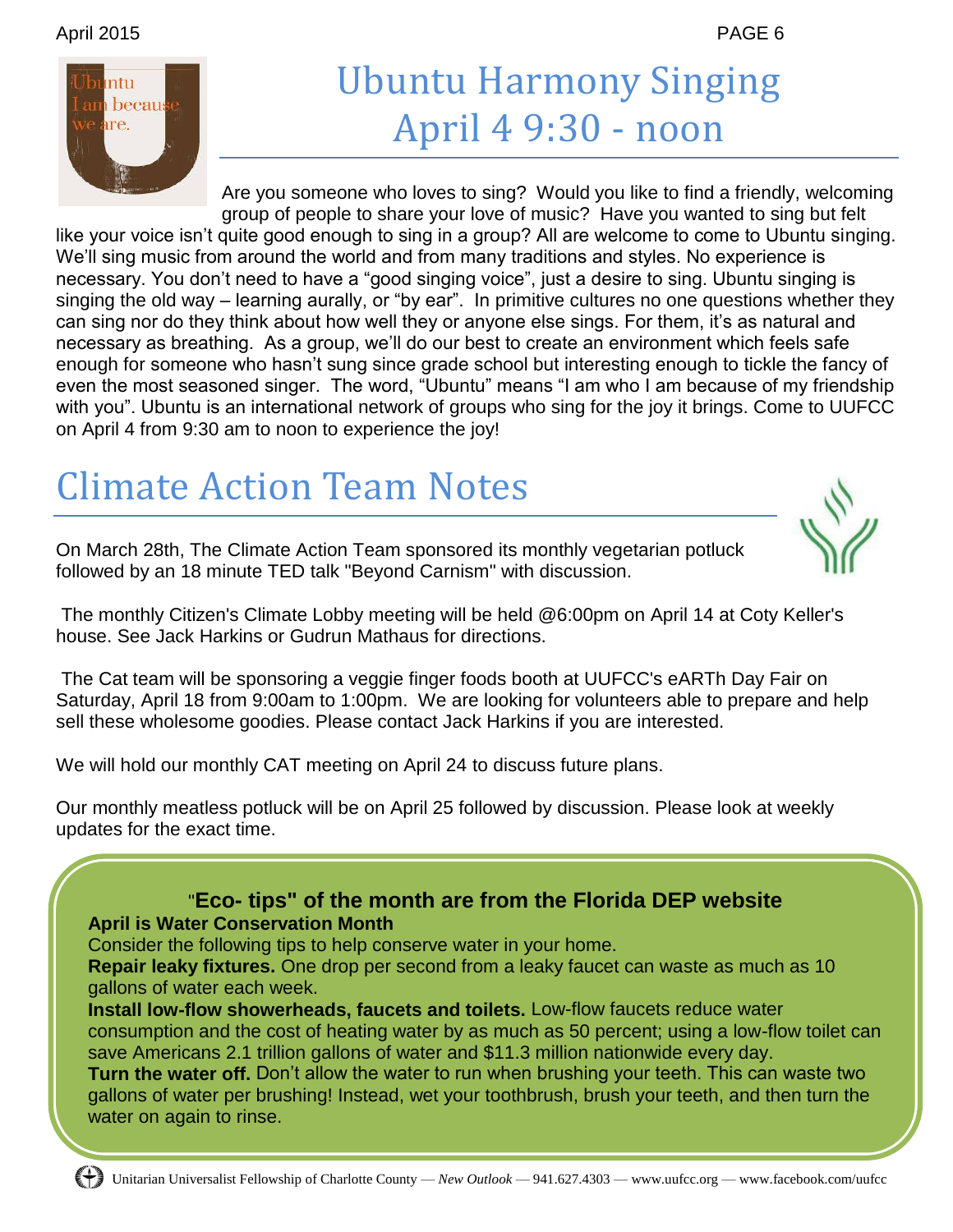#### April 2015 PAGE 7

# 2015 Giving Campaign Winds Down

On behalf of the Fellowship, your Stewardship Team wants to thank the many members and friends who have pledged their financial support to make our dreams a reality. Together, our pledges assure that the many programs we love—worship, music, religious education, caring, social justice, and so many others—can be continued.



As of this writing, we are still short of our goal but we are optimistic that, given some time and effort, we can succeed. Members of the Stewardship Team are contacting those we haven't yet heard from. In addition, throughout the year, new people are joining us in greater numbers than ever before, enriching our congregation with their time and talent, and yes, their financial support.

On any given Sunday, you can feel the vitality of our growing fellowship in the rejuvenated choir, the buzz in the social hall, and the laughter of children. You might also feel the crunch while searching for a space in the parking lot or the frustration of trying to fit another meeting or event into our already crowded calendar. But we are growing in more than numbers. We are also changing in the diversity and depth of our programs and expanding our presence and visibility in the community outside our walls. In addition, we have changed the way we think and talk about who we are and what we need in terms of time, talent, and treasure to continue our success. We've abandoned the traditional pledge drive for a new approach to stewardship that requires our attention throughout the year. We intend to continue and expand our efforts to welcome new people and integrate them into our community. We regularly ask members and friends to tell us what they love about the Fellowship and where we can improve. In this next year especially, as we explore our building options and determine what we can afford, we will need to employ every means of communication—weekly updates, newsletters, surveys, and meetings—to keep you informed and to incorporate your thinking into our planning.

## THE UU ENDOWMENT FUND: A Question

#### *Will endowment contributions compete with our annual pledge income needs?*



No. Endowment giving is separate and differently-motivated from other contributions. Pledges are usually budgeted to provide a dependable income stream that supports the day-to-day operations of the Fellowship. Endowment gifts tend to be episodic. They come from a need to celebrate life or to honor those we love, or come from our wealth or our estates, most often as testamentary gifts. Assuring that gifts are protected in perpetuity is the driving force behind most Endowment giving. The overwhelming use of endowments by colleges, museums, philanthropic and religious organizations is testimony to their efficacy and value as a foundation for institutional good health.

**HOLD THE DATE**: Attention: all of you who have made a contribution to the UU Endowment will be invited to a celebration event on Monday, April 27th 4-5:30.

It is not too late to make a donation of any amount in honor or memory of a loved one.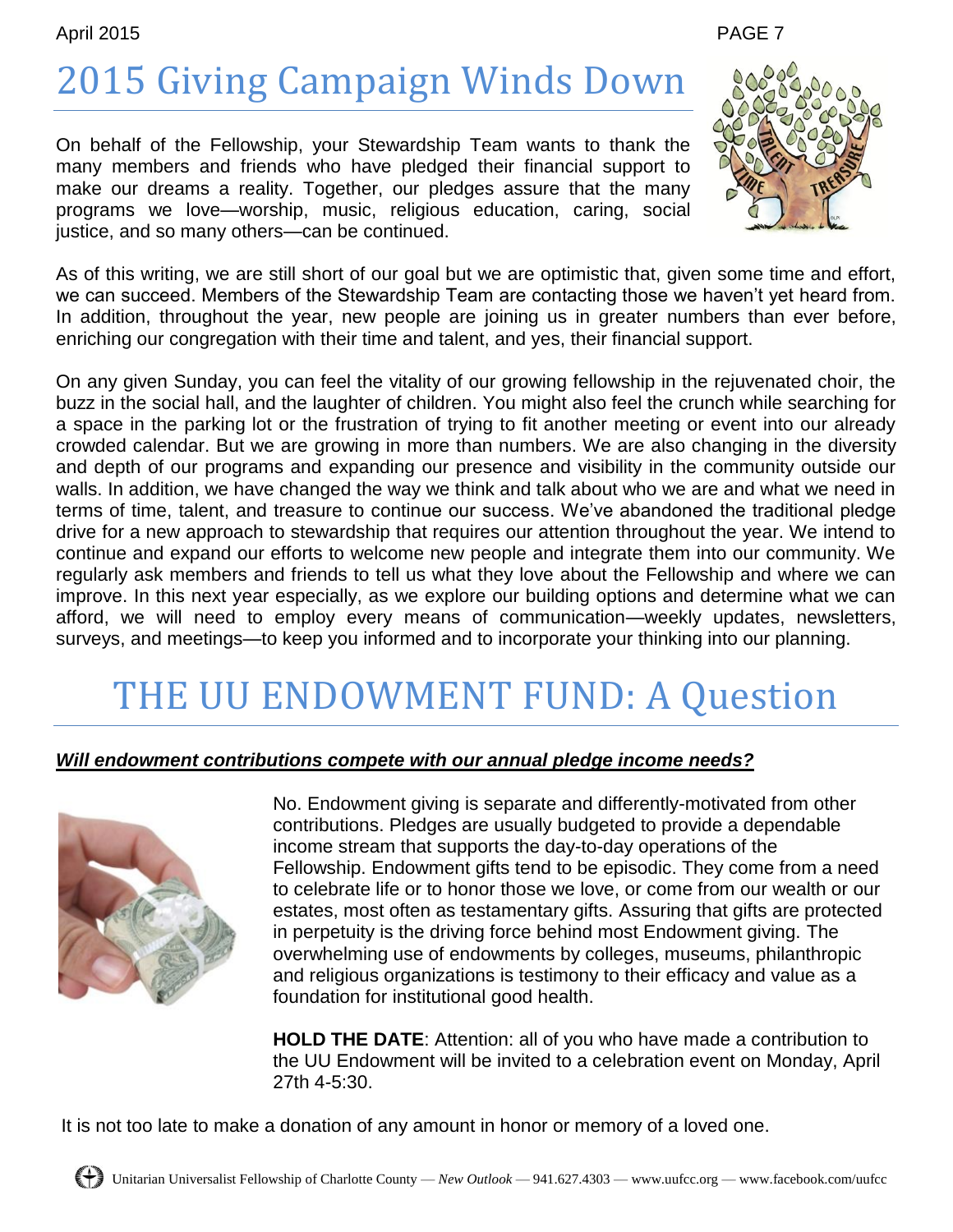## Walk the Talk in Charlotte County

#### **March for Peace, Justice and Community Unity From Port Charlotte, across the east branch of the Peace River bridge to Laishley Park in Punta Gorda**

#### **Saturday, April 25, 10:00am to 2:00pm.**

Charlotte County and Punta Gorda in particular have a long history of better relations among its citizens than many other communities in America. On opening day, Sept.3, 1963, Charlotte High School



was voluntarily integrated before the Civil Rights Act was passed or any court required it, the first in Florida to do so. It was implemented successfully without any major incidents. Over the years there have been numerous challenges and circumstances have never been perfect, but many of our citizens have taken pride in the fact that "Punta Gorda is different."

Prompted by the sorry events in Ferguson, MO, the NAACP, the Chief of Police, the Sheriff, Clergy and other community leaders in our Charlotte County recently organized a Task Force to address a variety of issues. Among the ideas was a public manifestation of our community's dedication to peace and justice by walking together in unity to the Justice Center.

On this, the  $50<sup>th</sup>$  anniversary of Selma, the crossing of a bridge has symbolic meaning. In response to that tragic incident so long ago, we wish to say now that we here have found a better way. Side by side, shoulder to shoulder, hand in hand, let us march together in peaceful unity towards a better, more just, future.

To help support this cause please DONATE today with any amount to the Charlotte County NAACP Branch 5093, P.O. Box 512539 Punta Gorda, Fl. 33950

#### **Come, let us walk together.**

Rev. Louis C. Anderson Jr., Branch President

### CONCERT!!



The music scene continues at UUFCC! On Friday evening, April 17, at 7:00 p.m., we have a double-header UUFCC fundraiser concert. Opening will be Kilo and Linda. Kilo is a longtime fixture at the Punta Gorda Guitar Army, and Linda is superb playing the Native American Flute. Following will be our headliners, Jamieson Roberts. Debbie Jamieson and Michael Roberts will bring tasty guitar work and soul-stirring harmonies to UUFCC, presenting bold interpretations of better-known songs, as well as fun and a touch of romance in their original material. You will find yourselves tapping your toes, nodding your heads, and singing along. Jamieson Roberts released their first album in October of 2014. Tickets

are \$15.00, available at the door. Come, bring a friend, and enjoy! Friday, April 17, at 7:00 p.m.